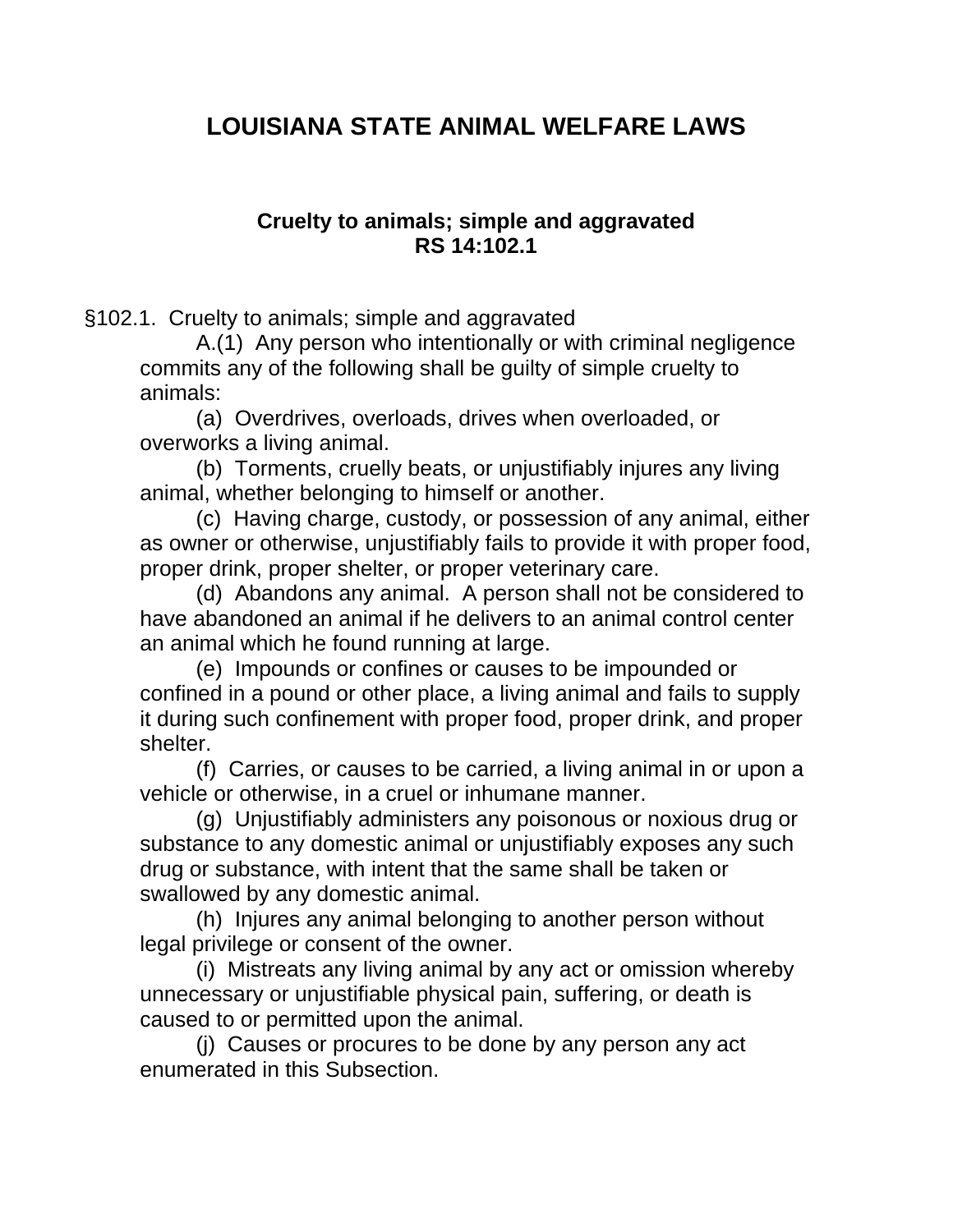(2)(a) Whoever commits the crime of simple cruelty to animals shall be fined not more than one thousand dollars, or imprisoned for not more than six months, or both.

(b) In addition to any other penalty imposed, a person who commits the crime of cruelty to animals shall be ordered to perform five eight-hour days of court-approved community service. The community service requirement shall not be suspended.

B.(1) Any person who intentionally or with criminal negligence tortures, maims, or mutilates any living animal, whether belonging to himself or another, shall be guilty of aggravated cruelty to animals.

(2) Any person who tampers with livestock at a public livestock exhibition or at a private sale shall also be guilty of aggravated cruelty to animals.

(3) Any person who causes or procures to be done by any person any act designated in this Subsection shall also be guilty of aggravated cruelty to animals.

(4) Whoever commits the crime of aggravated cruelty to animals shall be fined not less than five thousand dollars nor more than twenty-five thousand dollars or imprisoned, with or without hard labor, for not less than one year nor more than ten years, or both.

(5) For purposes of this Subsection, where more than one animal is tortured, maimed, mutilated, or maliciously killed<sup>1</sup> or where more than one head of livestock is tampered with, each act comprises a separate offense.

C. This Section shall not apply to any of the following:

(1) The lawful hunting or trapping of wildlife as provided by law.

- (2) Herding of domestic animals.
- (3) Accepted veterinary practices.

(4) Activities carried on for scientific or medical research governed by accepted standards.

(5) Traditional rural Mardi Gras parades, processions, or runs involving chickens.

(6) Nothing in this Section shall prohibit the standard transportation and agricultural processing of agriculture products as defined in R.S. 3:3602(5) and (6).

D. Repealed by Acts 2007, No. 425, §2, eff. August 15, 2008.

Added by Acts 1982, No. 431, §1. Acts 1983, 1st Ex. Sess., No. 6, §1; Acts 1987, No. 336, §1; Acts 1995, No. 1165, §1; Acts 1995, No. 1246, §1, eff. June 29, 1995; Acts 1997, No. 461, §2; Acts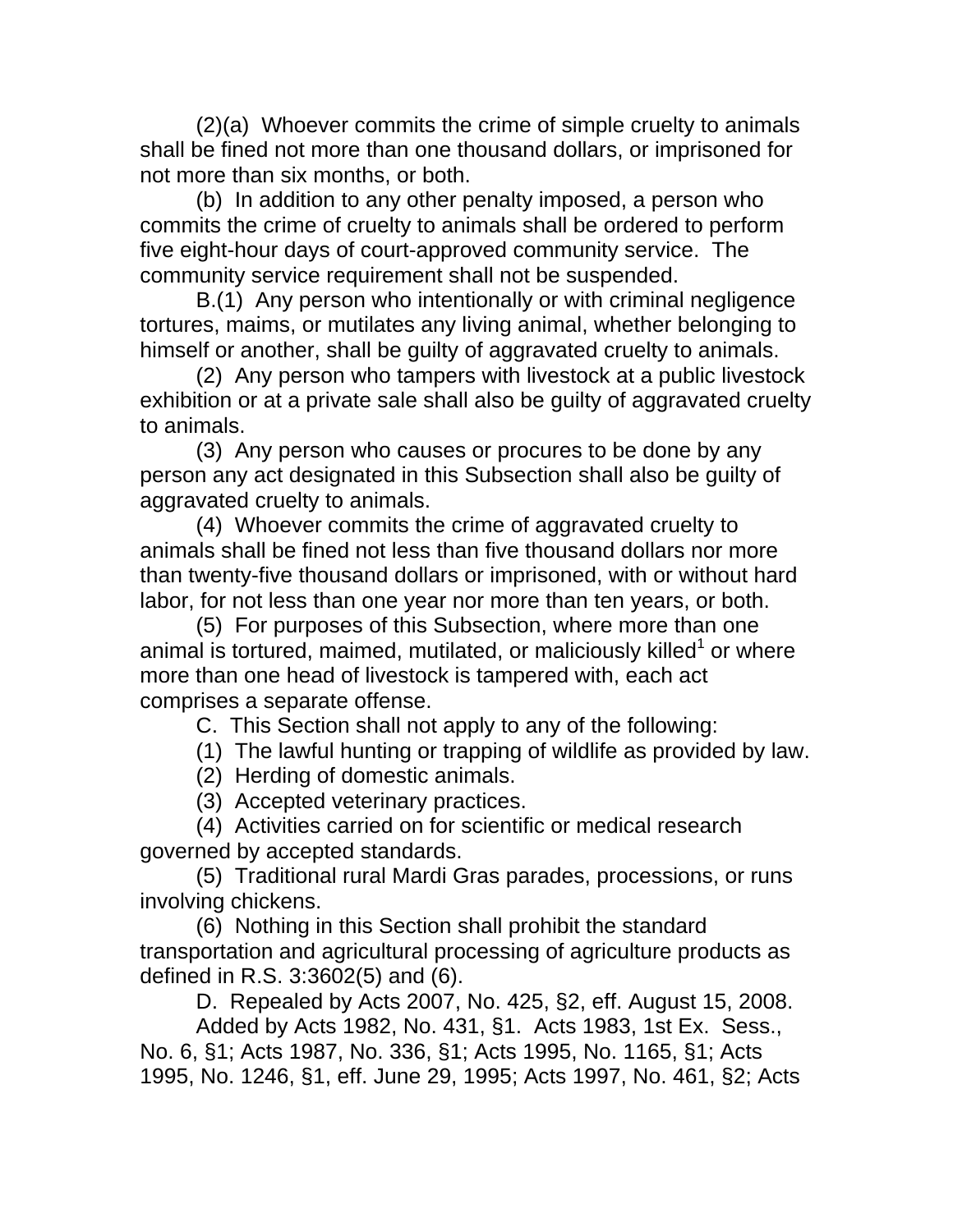1997, No. 1212, §1; Acts 2006, No. 228, §1; Acts 2007, No. 425, §§1 and 2, eff. Aug. 15, 2008.

<sup>1</sup>As appears in enrolled bill.

## **Definitions; cruelty to animals RS 14:102**

§102. Definitions; cruelty to animals

The following words, phrases, and terms as used in R.S. 14:102.1 through R.S. 14:102.4 shall be defined and construed as follows:

(1) "Cruel" means every act or failure to act whereby unjustifiable physical pain or suffering is caused or permitted.

(2) "Abandons" means to completely forsake and desert an animal previously under the custody or possession of a person without making reasonable arrangements for its proper care, sustenance, and shelter.

(3) "Proper food" means providing each animal with daily food of sufficient quality and quantity to prevent unnecessary or unjustifiable suffering by the animal.

(4) "Proper water" means providing each animal with daily water of sufficient quality and quantity to prevent unnecessary or unjustifiable suffering by the animal.

(5) "Proper shelter" means providing each animal with adequate shelter from the elements as required to prevent unnecessary or unjustifiable suffering by the animal.

(6) "Proper veterinary care" means providing each animal with veterinary care sufficient to prevent unnecessary or unjustifiable physical pain or suffering by the animal.

(7) "Livestock" means cattle, sheep, swine, goats, horses, mules, burros, asses, other livestock of all ages, farm-raised cervidae species, and farm-raised ratite species.

(8) "Public livestock exhibition" means any place, establishment, or facility commonly known as a "livestock market", "livestock auction market", "sales ring", "stockyard", or the like, operated for compensation or profit as a public market for livestock,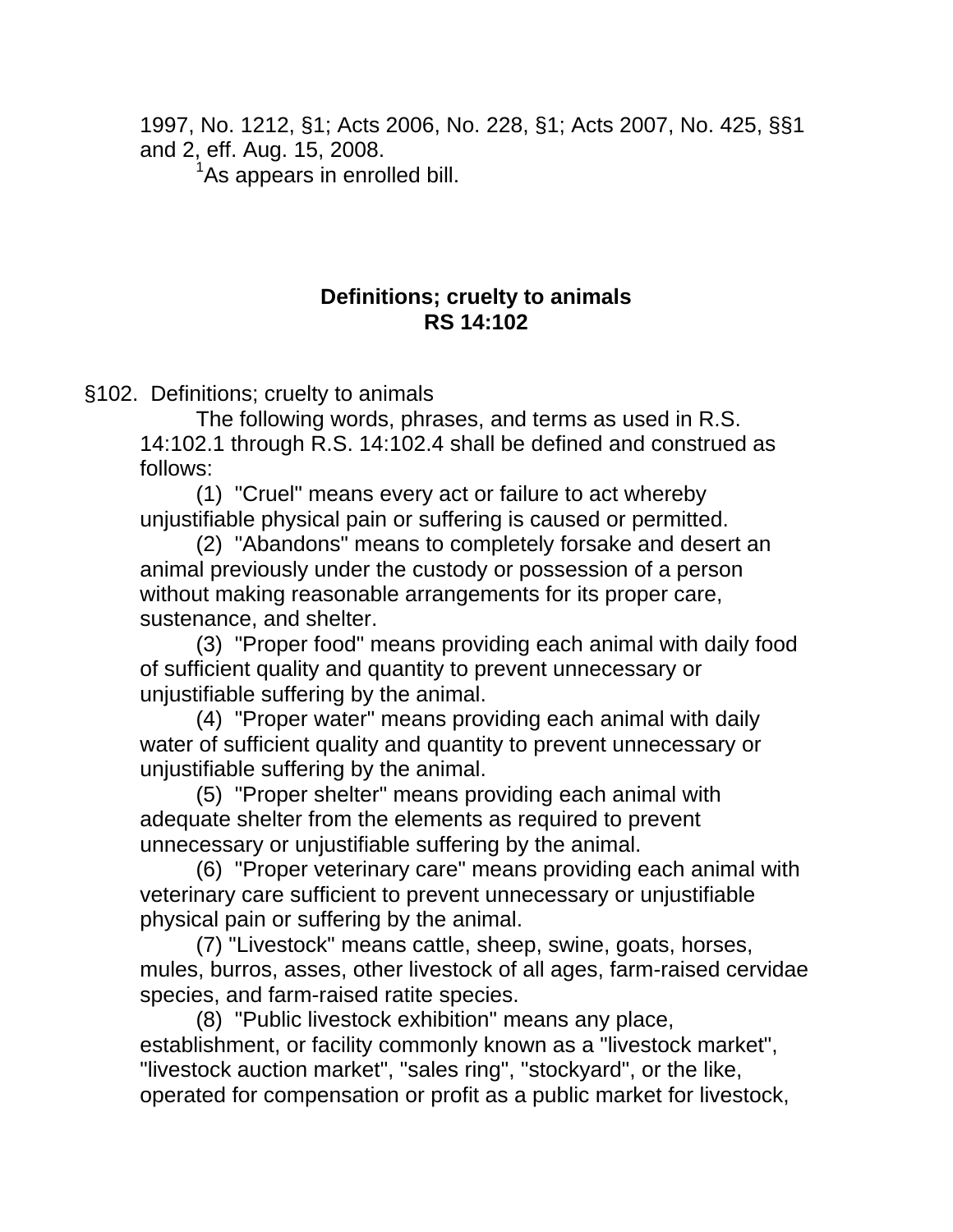consisting of pens, or other enclosures, and their appurtenances, in which livestock are received, held, sold, or kept for sale or shipment. "Public livestock exhibition" also means any public exhibition or sale of livestock or a livestock show.

(9) "Tampers" means any of the following:

(a) The injection, use, or administration of any drug or other internal or external administration of any product or material, whether gas, solid, or liquid, to livestock for the purpose of concealing, enhancing, transforming, or changing the true conformation, configuration, condition, natural color, or age of the livestock or making the livestock appear more sound than they actually are.

(b) The use or administration, for cosmetic purposes, of steroids, growth stimulants, or internal artificial filling, including paraffin, silicone injection, or any other substance.

(c) The use or administration of any drug or feed additive affecting the central nervous system of the livestock, unless administered or prescribed by a licensed veterinarian for the treatment of an illness or an injury.

(d) The use or administration of diuretics for cosmetic purposes.

(e) The surgical manipulation or removal of tissue so as to change, transform, or enhance the true conformation, configuration, or natural color of the livestock unless the procedure is considered an accepted livestock management practice.

Amended by Acts 1982, No. 431, §1; Acts 1997, No. 461, §2.

## **Abandoned animals RS 3:2452**

§2452. Abandoned animals

A. An animal shall be considered abandoned when the owner thereof has not paid the charge for veterinary services, including medical, or for boarding, within ten days after rendition to the owner of the invoice for such services or boarding and no other agreement with the owner has been reached for the payment of such charge for services or boarding. The person to whom the charges are due may then give notice, as provided in R.S. 3:2453.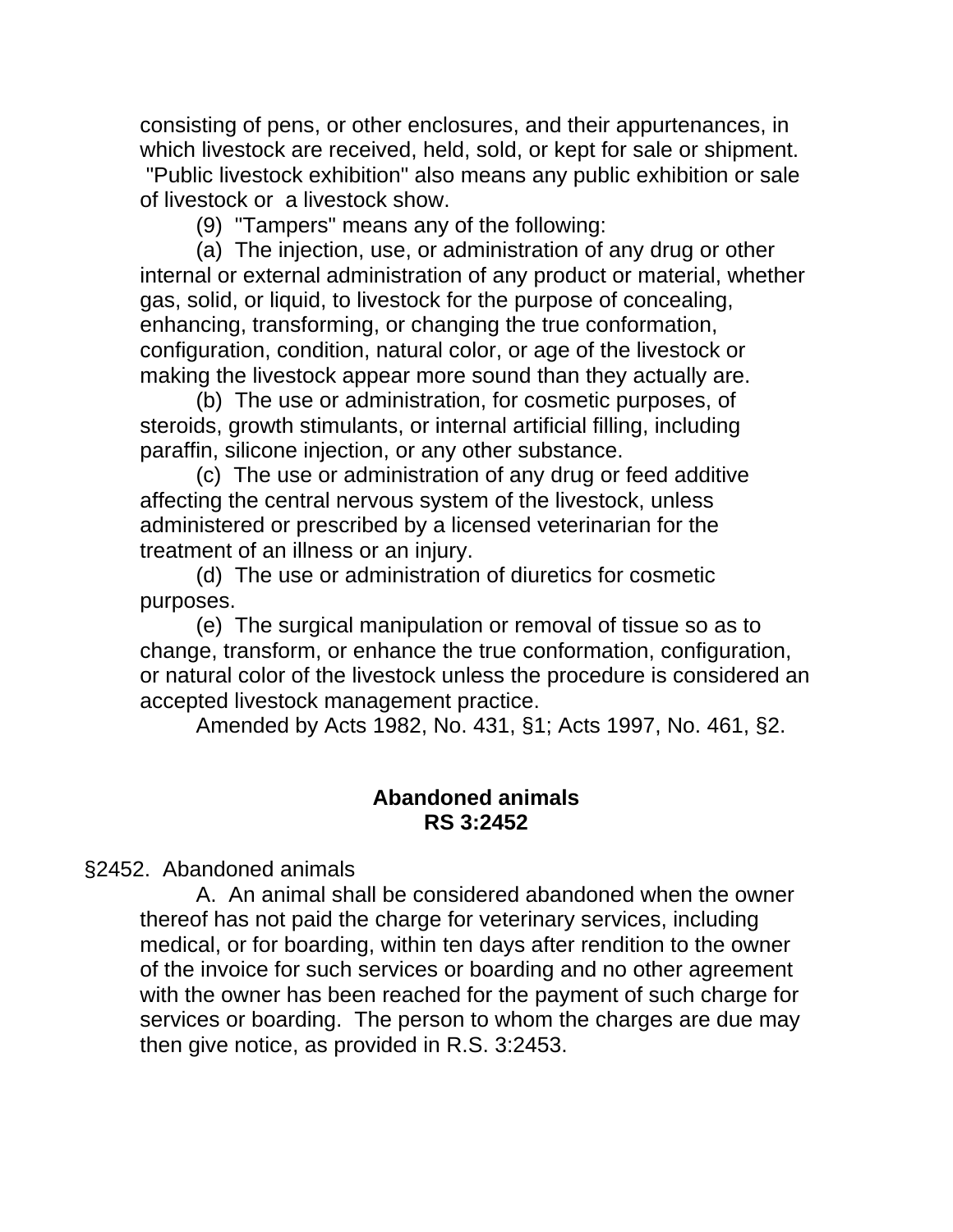B. The owner of an abandoned animal shall be deemed to have relinquished all rights and claims to such animal by virtue of such abandonment, except as provided in R.S. 3:2454(B).

Added by Acts 1978, No. 692, §1; Acts 1997, No. 976, §1; Acts 2008, No. 920, §1, eff. July 14, 2008.

### **Dogfighting; training and possession of dogs for fighting RS 14:102.5**

§102.5. Dogfighting; training and possession of dogs for fighting

A. No person shall intentionally do any of the following:

(1) For amusement or gain, cause any dog to fight with another dog, or cause any dogs to injure each other.

(2) Permit any act in violation of Paragraph (1) to be done on any premises under his charge or control, or aid or abet any such act.

(3) Promote, stage, advertise, or be employed at a dogfighting exhibition.

(4) Sell a ticket of admission or receive money for the admission of any person to any place used, or about to be used, for any activity described in Paragraph (2).

(5) Own, manage, or operate any facility kept or used for the purpose of dogfighting.

(6) Knowingly attend as a spectator at any organized dogfighting event.

 (7)(a) Own, possess, keep, or train a dog for purpose of dogfighting.

(b) The following activities shall be admissible as evidence of a violation of this Paragraph:

(i) Possession of any treadmill wheel, hot walker, cat mill, cat walker, jenni, or other paraphernalia, together with evidence that the paraphernalia is being used or intended for use in the unlawful training of a dog to fight with another dog, along with the possession of any such dog.

(ii) Tying, attaching, or fastening any live animal to a machine or power propelled device, for the purpose of causing the animal to be pursued by a dog, together with the possession of a dog.

(iii) Possession or ownership of a dog exhibiting injuries or alterations consistent with dogfighting, including but not limited to torn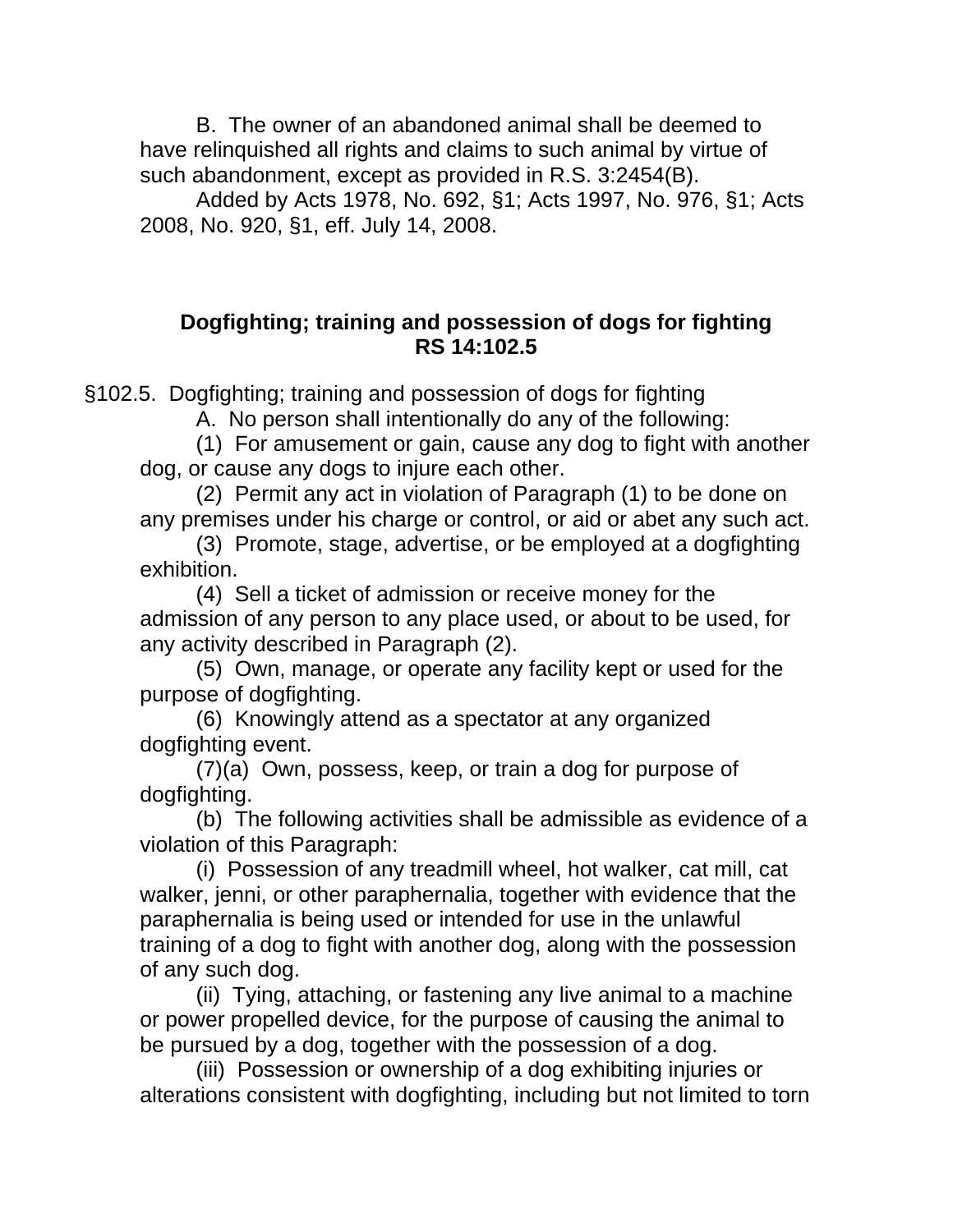or missing ears, scars, lacerations, bite wounds, puncture wounds, bruising or other injuries, together with evidence that the dog has been used or is intended for use in dogfighting.

B. "Dogfighting" means an organized event wherein there is a display of combat between two or more dogs in which the fighting, killing, maiming, or injuring of a dog is the significant feature, or main purpose, of the event.

C. Whoever violates any provision of Subsection A of this Section shall be fined not less than one thousand dollars nor more than twenty-five thousand dollars, or be imprisoned with or without hard labor for not less than one year nor more than ten years, or both.

D. Nothing in this Section shall prohibit any of the following activities:

(1) The use of dogs for hunting.

(2) The use of dogs for management of livestock by the owner, his employees or agents, or any other person having lawful custody of livestock.

(3) The training of dogs or the possession or use of equipment in the training of dogs for any purpose not prohibited by law.

(4) The possessing or owning of dogs with ears cropped or otherwise surgically altered for cosmetic purposes.

E. Repealed by Acts 2008, No. 14, §2.

Added by Acts 1982, No. 432, §1. Acts 1984, No. 661, §1; Acts 1993, No. 1002, §1; Acts 2001, No. 547, §1; Acts 2001, No. 734, §1, eff. June 25, 2001; Acts 2008, No. 14, §§1, 2.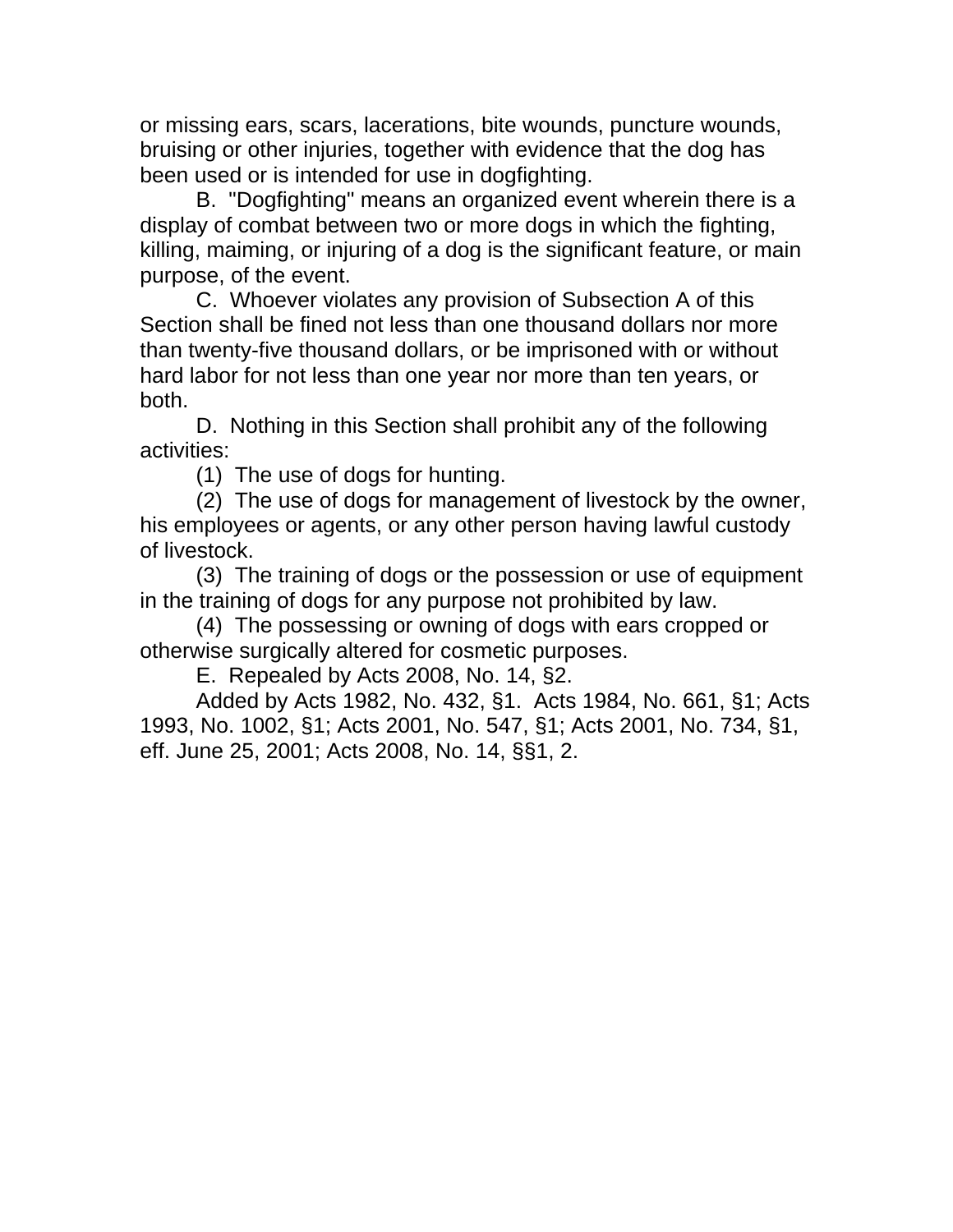# **Tips for Reporting Animal Cruelty**

Once you have found out which law enforcement agent you should speak to, it's important to provide him or her with a concise, written, factual statement of what you observed, giving dates and approximate times whenever possible. If at all feasible, try to photograph the abusive situation and date your pictures. It would also be helpful to get short, factual written statements from other witnesses.

When you call to report animal cruelty, always make sure to keep a careful record of exactly whom you contact, the date of the contacts and the content and outcome of your discussion. Never give away a document without making a copy for your file! Make it clear to the agent that you are very interested in pursuing the case, and that you are willing to lend whatever assistance you can.

If you don't receive a response from the officer assigned to your case within a reasonable length of time, don't be afraid to present your information to his or her supervisor and, if necessary, to local government officials, such as the county commissioner, and ask them to act.

If you have witnessed the cruel act yourself, you can go to your local police commissioner and ask to swear out a warrant to summon the accused person to court. Remember that expert witnesses are sometimes necessary in animal cruelty cases. A veterinarian, for example, can sign a statement that it is his or her "expert opinion" that a dog suffers when hit with a chain, is deprived of food, etc. Expert opinions will very often make or break a case, so if you happen to know a sympathetic veterinarian, you may wish to seek his or her assistance and tell the officer that you have expert support lined up for your case.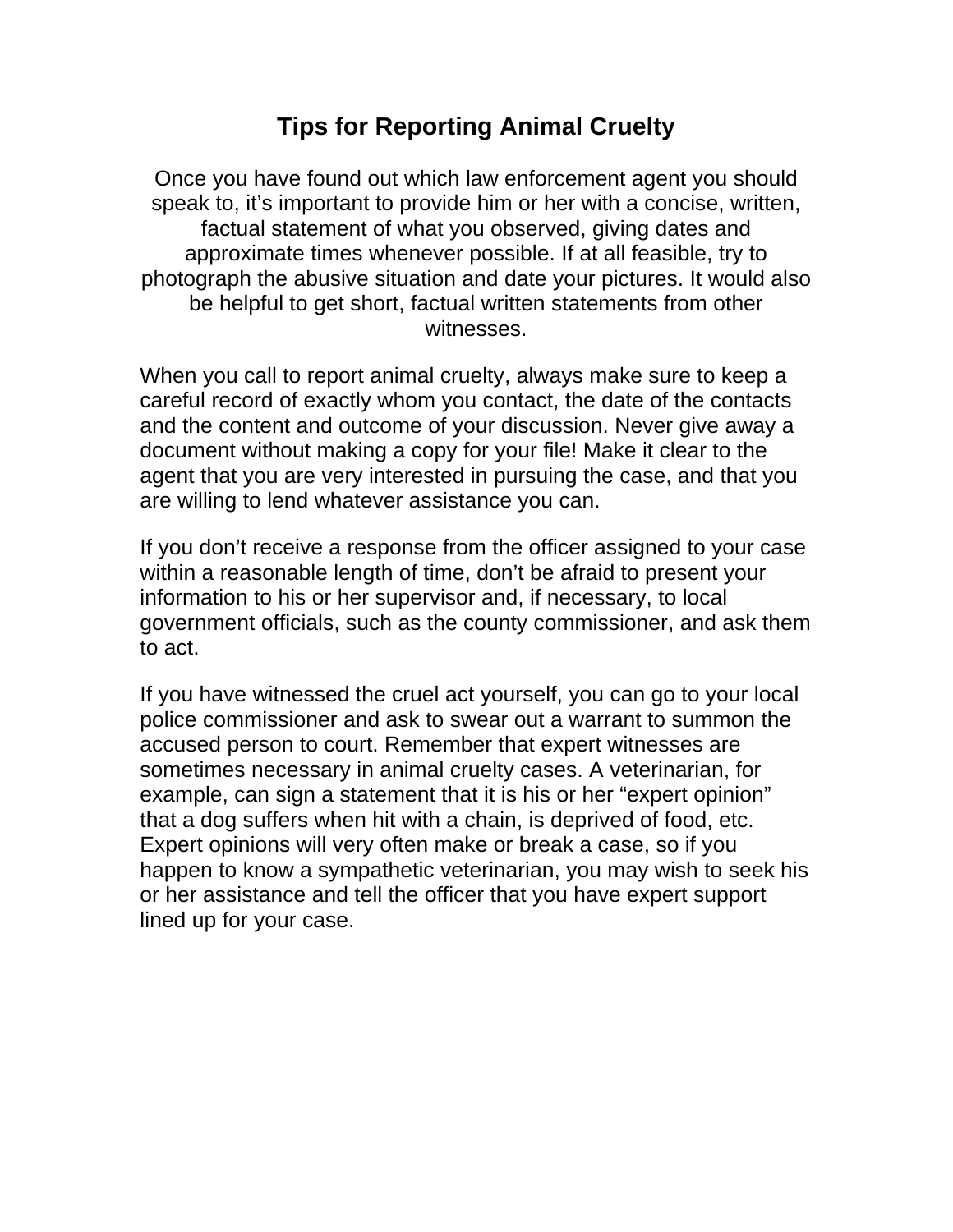# **Louisiana Anti-Cruelty Investigatory-Arrest Powers**

#### **Authority to Investigate Cruelty\*\***

- Commissioned as special police officers by the mayor of a city or town where there is a corporation for the prevention of cruelty to animals.

- Yes. If appointed and commissioned as special police officers by the mayor of a city or town where there is a corporation for the prevention of cruelty to animals. La. Rev. Stat. § 3:2391.

### **Authority to Make Arrests\*\*\***

- Yes. If appointed and commissioned as special police officers by the mayor of a city or town where there is a corporation for the prevention of cruelty to animals. La. Rev. Stat. § 3:2391.

- If there was a complaint made to a magistrate authorized to issue search warrants, the law enforcement officer may search and seize any animals in a building or place after a search warrant has been issued: based on reasonable belief that an animal has been cruelly treated (La. Rev. Stat. §14:102.3); or arrest any person violating the dog-fighting law (La. Rev. Stat. §14:102.7).

## **Humane Officer/Animal Control Officer/Investigator (Qualifications, Powers, Training, Badges/Certification/Firearms)**

**-** "Peace officer" means any full-time employee of the state, a municipality, a sheriff, or other public agency, whose permanent duties actually include the making of arrests, the performing of searches and seizures, or the execution of criminal warrants, and is responsible for the prevention or detection of crime or for the enforcement of the penal, traffic, or highway laws of this state, but not including any elected or appointed head of a law enforcement department. La. Rev. Stat. §40:2402.

#### *Qualifications:* La. Rev. Stat. § 3:2391

- Nominated by agents of corporations for the prevention of cruelty to animals.

- Appointed and commissioned by the mayor of the city or town and police jury of the parish as special police officers.